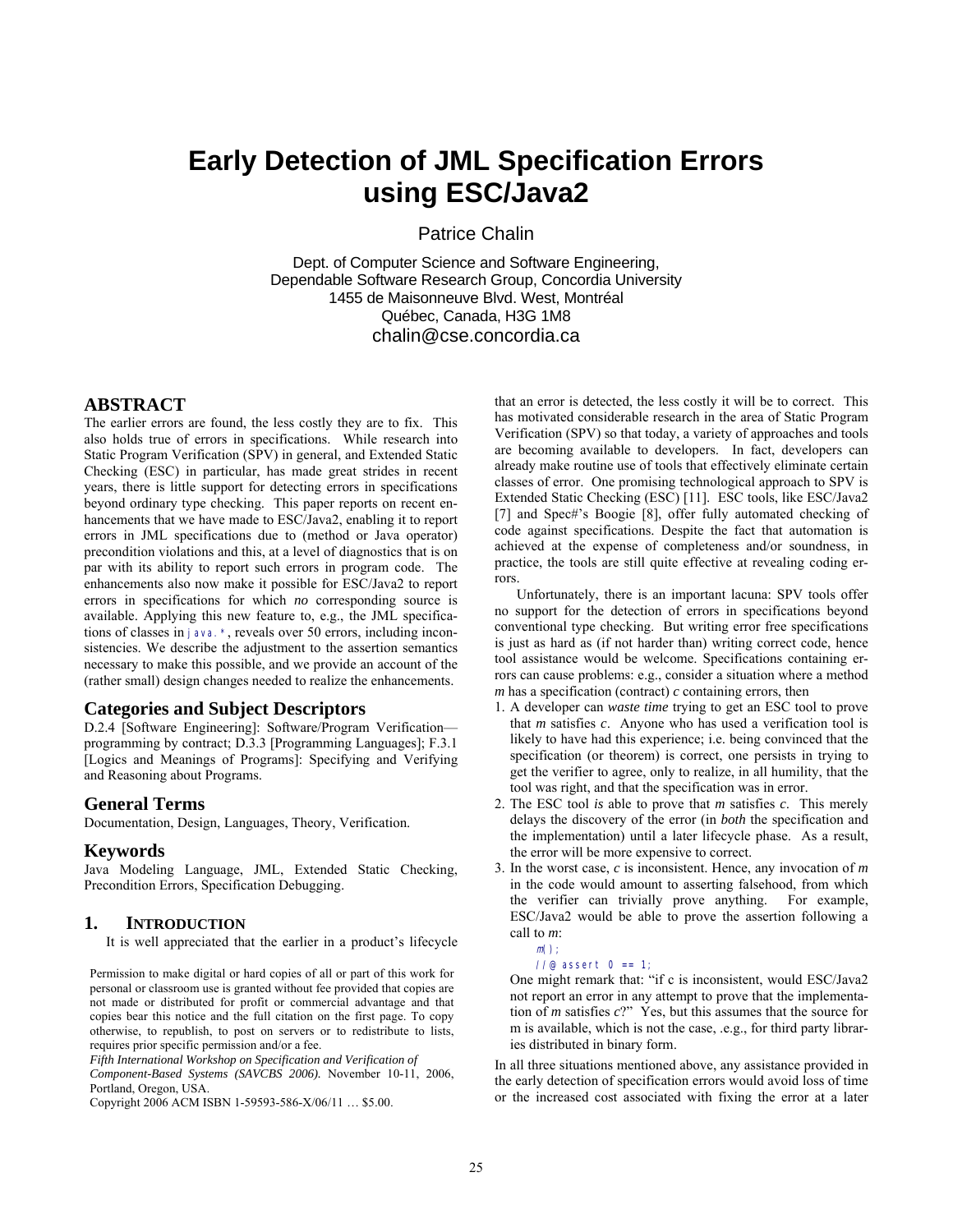```
public class MyUtil {
//@ ensures \text{Yesul } t ==\frac{1}{e} java.lang. Math. min(a1.length, a2.length);
public static int minLen(int[] a1, int[] a2);
1/e requires n \le a. length;
```

```
//@ ensures \resul t ==
//@ (\sum int i; 0 <= i && i < n; a[i]);
public static int sumUpTo(int[] a, int n);
}
```
## **Figure 1. Interface specification,** MyUtil.jml**.**

stage. Note that the errors reported by ESC tools can be partitioned into two categories:

- errors due to a *precondition violation*, be it for operators of the Java language or class constructors and methods. Common examples of the former include null pointer exceptions and array index-out-of-bound errors.
- *correctness* issues—when a constructor or method implementation fails to meet its specification.

There is an order to this categorization since it only makes sense to discuss correctness issues once precondition errors have been resolved. While it is not possible for ESC tools to identify correctness errors in specifications<sup>1</sup>, it can be done for precondition violations.

Building upon our earlier work [4, 5], this paper reports on a recent **feature enhancement**—called **definedness checking** that we have made to ESC/Java2, enabling it to report errors in *specifications* due to *precondition violations* at a level of diagnostics that is on par with its ability to report such errors in program code. (This work is actually being done as a first step in a two part enhancement plan, the second of which—support for *consistency checking*—will be the subject of a subsequent publication.)

To our knowledge, ESC/Java2 is the first static program verification tool to offer such definedness checking. Hence, e.g., ESC/Java2 now diagnoses in specifications, just as easily as in source code, one of the most common programming errors, null pointer exceptions (NPEs). Since specifications are often created by the same developers who write the corresponding code, NPEs in specifications are just as likely to occur.

Another important related enhancement made to ESC/Java2 includes its ability to **report errors in specifications** for which **no** corresponding **source** is available (recall that ESC/Java2 formerly only checked *source code* relative to its interface specifications). This key enhancement now permits checking of the comprehensive collection of public library API specifications shipped with ESC/Java2. Identifying and correcting bugs in API specifications is significant since it can positively impact all developers who make use of them—and, as we shall illustrate in Section 2.2, errors in API specifications can have serious consequences. The enhancement also enables better support for those development groups who follow the practice of writing interface specifications prior to writing code.

The remaining sections are organized as follows. Section 2 presents examples of specifications that at first appear to be correct, or that have been in use for several years now, and yet contain serious flaws including inconsistencies. The examples serve to motivate the addition of definedness checking to ESC/Java2 since prior to this enhancement, the tool was theoretically *incapa-*

1

```
public class PairSum {
   public static int pairSum(int[] a, int[] b) {
   int n = MyUtil.minLen(a, b); // Commutativity of addition allows us to use sumUpTo twice …
   return MyUtil.sumUpTo(a, n) + MyUtil.sumUpTo(b, n);
 }
   public static void main(String[] args) {
   int[] a = null;int sum = pairSum(a, a);
   }
}
```
## **Figure 2.** PairSum **class (using** MyUtil**).**

*ble* of detecting such errors. We explain the nature of this incapacity in Section 3 by briefly describing the former logical underpinnings of the tool (inherited from the Java Modeling Language) as well as the new assertion semantics that make definedness checking possible. Section 4 explains the basic mode of operation of ESC/Java2 by decomposing it into processing stages. This allows us to explain how support for definedness checking required changes to only one of the processing stages. In Section 5, we answer the question, "better diagnostics, but at what cost?" Related work is discussed in Section 6, while we offer conclusions and mention future work in Section 7.

# **2. MOTIVATING EXAMPLES**

## **2.1 MYUTIL/PAIRSUM**

As a first example, consider the following scenario. Assume that a friend, who is a formal methods aficionado, provides you with a copy of her MyUtil class. Of course, being sympathetic to the cause, she also provides you with the interface specification given in Figure 1. The utility class provides two methods, one that returns the minimum length of its two argument arrays, and the other which returns the sum of the integer elements of an array, up to, but not including a given index.

Eager to make use of the functionalities of MyUtil, you write a method that will compute the pair wise sum of two arrays, up to the length of the shorter of the two arrays. See Figure 2. Invoking ESC/Java2 on MyUtil.jml and PairSum.java yields no error messages, and yet execution of PairSum.main() raises a null pointer exception. We will defer until Section 3.2 a technical discussion explaining why ESC/Java2 "believes" that no exceptions should have been raised by PairSum. For now, suffice it to say that rerunning ESC/Java2 with definedness checking enabled, easily reports:

 $MyUtil$ : minLen(int[], int[]) ...

------------------------------------------------- MyUtil.jml:3: Warning: Possible null dereference //@ java.lang.Math.min(a1.length, a2.length);

```
\mathcal{L}^{\mathcal{L}} and \mathcal{L}^{\mathcal{L}} and \mathcal{L}^{\mathcal{L}} and \mathcal{L}^{\mathcal{L}}-------------------------------------------------
```
[0.062 s 12135232 bytes] failed

What is the source of the problem? Intuitively we can understand that the specifications of minLen() and sumUpTo() are in a sense, incomplete. E.g., the method contract of minLen() does not prevent it from being called with null arguments, and yet under such circumstances, the interpretation of the postcondition does not make sense due to precondition errors.

# **2.2 API SPECIFICATIONS FOR JAVA.UTIL.\***

<sup>1</sup> It might be possible in the Java Modeling Language (JML) since it supports specification refinement, but this is a seldom used feature which is in fact not common to the languages used by ESC tools.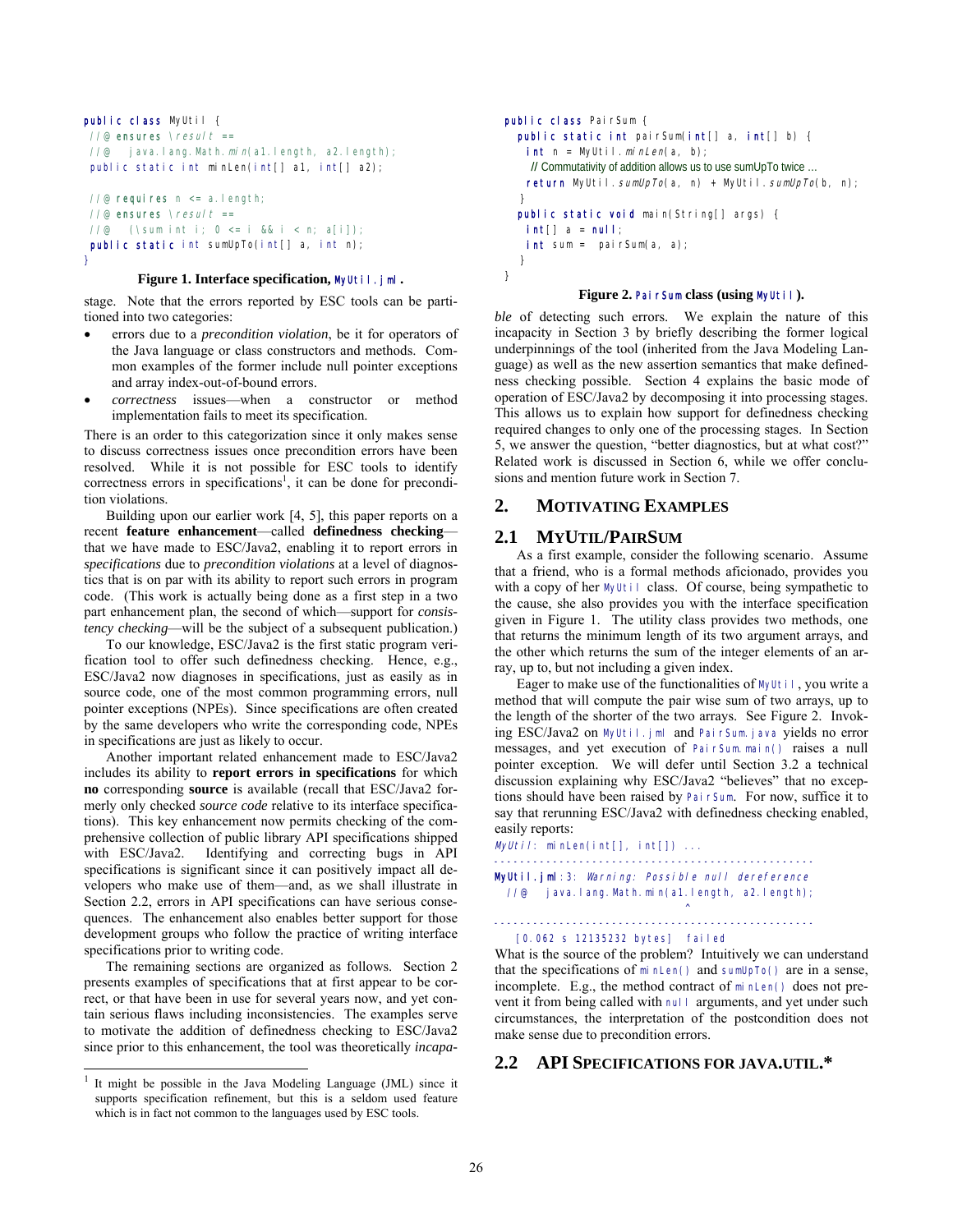```
/*@ public normal_behavior
    requires a := null; @ assignable a[fromIndex..toIndex-1]; 
  @ ensures (\forall int i; 
                  @ fromIndex < i && i < toIndex; 
 e a[i-1] <= a[i]); // (*)
  @ ... // more ensures clauses here 
  @ also
  @ public exceptional_behavior
  @ requires a == null || fromIndex > toIndex 
  @ || fromIndex < 0 || toIndex > a.length; 
  @ assignable \nothing; 
  @ signals_only NullPointerException, IllegalArgumentException, 
  @ ArrayIndexOutOfBoundsException; 
 \circ signals (NullPointerException) a == null;
  @ signals (IllegalArgumentException) fromIndex > toIndex; 
  @ signals (ArrayIndexOutOfBoundsException) fromIndex < 0; 
  @ signals (ArrayIndexOutOfBoundsException) 
                a != null && toIndex > a.length;
  @*/ 
public static void
```
 sort(int[] a, int fromIndex, int toIndex); **Figure 4.** java/util/Arrays.refines-spec**.** 

Somewhat disgruntled, you decide not to use MyUtil and instead favor the more reliable java.util. \* classes. Thankfully, ESC/Java2 comes with API specifications for these classes, among others.

Unfortunately, other problems arise as well. Consider the code given in Figure 3. The ArraysBug class contains three methods that exercise the functionality of the java.util.Arrays. sort() methods. The contract for ArraysBug.m0() states that the only behavior which m0() can have is to return a null pointer exception. Following a common ESC idiom, we have added an "assert false" statement at the end of the method body to indicate that flow control should never reach that point. In this example though, such a statement is superfluous since the contract of m0() mandates that it always return exceptionally—i.e., an exceptional \_behavior case implicitly adds an "ensures false" clause. Similarly, the contract for m1a() states that calling it

```
public class ArraysBug {
 //@ public exceptional_behavior
 //@ signals_only NullPointerException;
 void m0() { 
   java.util.Arrays.sort( (int[]) null );
    //@ assert false; // this point is never reached
  } 
 //@ public exceptional_behavior
 //@ signals_only ArrayIndexOutOfBoundsException;
 void m1a() \{java.util.Arrays.sort(new int[]{1,2}, -1, 99);
  } 
 //@ public behavior
 //@ ensures false;
 //@ signals_only ArrayIndexOutOfBoundsException;
 //@ signals (Throwable) false;
 void m1b() { 
   java.util.Arrays.sort(new int[]\{1, 2\}, -1, 99);
  } 
}
```
/\*@ public normal\_behavior @ ensures  $-1 \le \text{result}$  && \result  $\le 9$ ; public static model pure int digitVal (char ch) { if (!java.lang.Character.isDigit(ch)) { return -1; } else {  $int val = ch;$  // *Determine the base (0 value) depending on the type of digit* … **if** (val  $\leq$  0x06F9 || val  $\geq$  0x0E50) base = val &  $0x$ FFF $0$ ; else base = ((int)(val - 6) & 0xFFF0) | 0x0006; // convert to a value between 0 and 9 inclusive return (int)(val - base); } } @\*/

# **Figure 5. Model method defined in** java/lang/Character.jml**.**

always raises an index out of bounds exception. Finally, the contract for m1b() is inconsistent—i.e. while it has an implicit precondition of *true*, *both* its normal and exceptional postconditions are unsatisfiable.

While ESC/Java2 can prove the correctness of m0() and m1a(), it is also able to prove m1b()! Since, the contract of m1b() is unimplementable, the only way in which ESC/Java2 can "prove" that the body of  $m1b()$  satisfies it, is if the specification of java.util.Arrays.sort(int[],int,int) is inconsistent. An excerpt of the specification of java.util.Arrays.sort(int[], int, int) is given in Figure 4. The method contract has only two specification cases. What is the source of the problem this time? With definedness checking enabled, we find that ESC/Java2 is *unable* to prove that the array element access at (\*) is within the bounds of the array. Inspection of the contract reveals that this is because the first specification case has no requires clause placing bounds on fromIndex or toIndex. Adding as a precondition, the obvious constraints on these two parameters, allows ESC/Java2 to prove that ArraysBug.m1b() cannot meet its specification. (For lack of space we do not discuss the nature of the inconsistency here, we merely note that the added requires clause guards the particular call made to sort() by m1b() from the source of the inconsistency.)

## **2.3 OTHER API SPECIFICATION ERRORS**

Performing definedness checks on all of the java.\* API specifications reveals about 50 errors related to potential null pointer exceptions and array out of bounds errors—since these are the only checks currently implemented, we anticipate that more errors will be found as we increase the definedness coverage of the tool. (Use of definedness checking also exposed a bug in ESC/Java2's handling of specification inheritance—cf. bug#430.)

ESC/Java2 also reports bugs in the implementation of model methods such as the one given in Figure 5. Asking ESC/Java2 for counter examples eventually allows us to deduce that digitVal() will fail to satisfy its postcondition for ch in the small range of  $4970 \le ch \le 4975$ .

We believe that the examples given in this section clearly illustrate the benefits of the new definedness checking that has been added to ESC/Java2.

**Figure 3.** ArraysBug.java**.**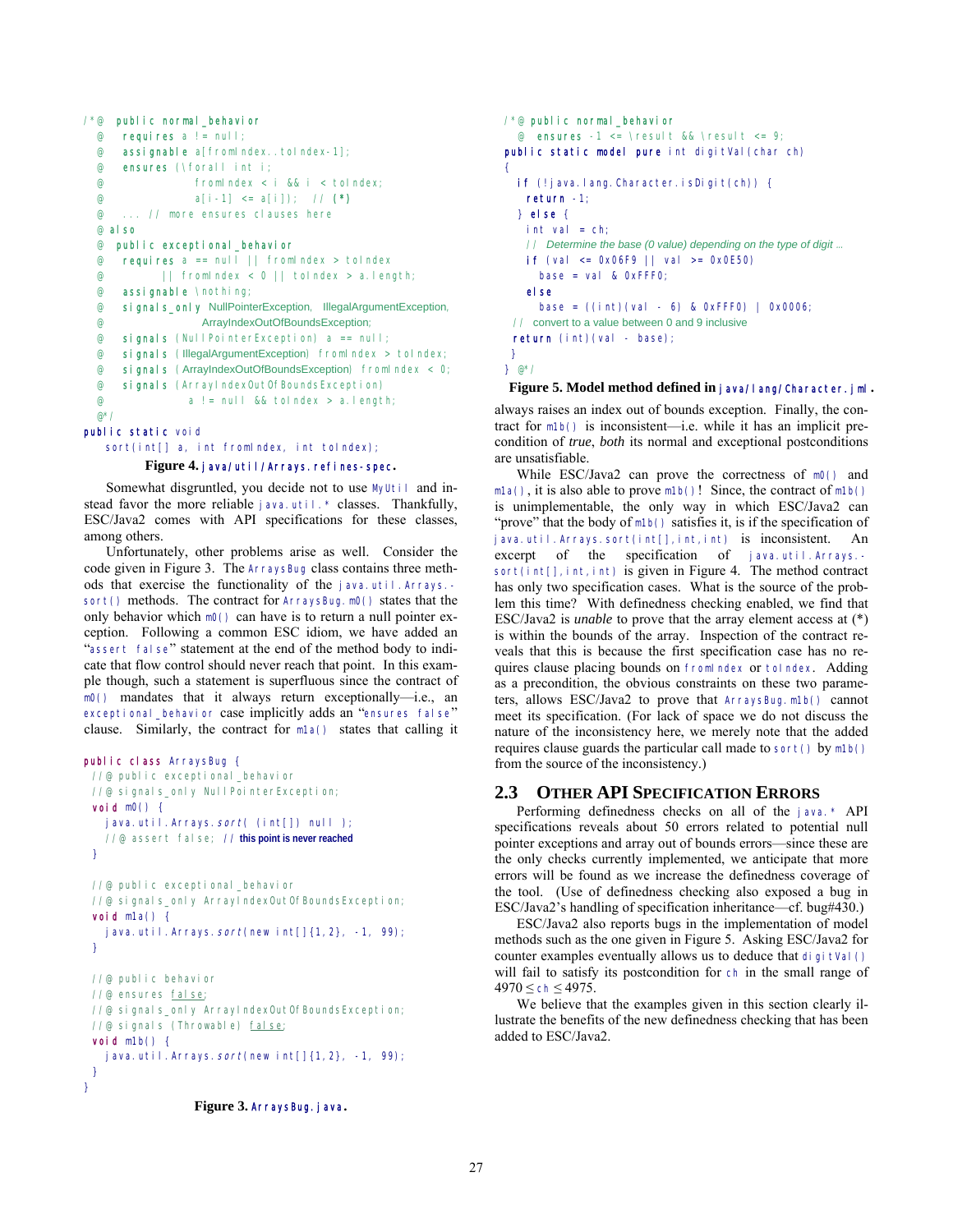# **3. SUPPORTING DEFINEDNESS CHECKING**

## **3.1 BACKGROUND**

ESC/Java2 can analyze Java source files annotated with specifications written in the Java Modeling Language (JML). At a minimum, JML can be seen as an extension to Java that adds support for Design by Contract (DBC) [22, 28], though it has more advanced features—such as specification only class attributes, support for frame axioms, and behavioral subtyping—that we believe are essential to writing complete interface specifications [6].

In the spirit of DBC, JML specifications are expressed via *program assertions* embodied in class invariants, as well as constructor and method contracts expressed using pre- and post-conditions. In the next section, we describe the logical semantics of JML assertions. This will enable us to explain why ESC/Java2 was unable to prove that the PairSum program would cause exceptions to be generated at runtime.

## **3.2 JML'S CLASSICAL ASSERTION SEMANTICS**

As is common in Behavioral Interface Specification Languages (BISLs) like JML, assertions are traditionally interpreted as formulae in a classical two-valued logic in which partial functions are modeled by underspecified total functions [3]. Hence, when a partial function  $f : A \to B$  with domain  $D \subset A$  is applied to a value *v* outside of *D*, then  $f(v)$  is nonetheless assumed to have *some* value in *B*, though we do not know which value it is.

Returning to the MyUtil/ PairSum example of Section 2.1, we can now understand that under such a semantics, minLen(null, null) has the (well-defined<sup>2</sup>) value of null.length—whatever particular int value it might be. While ESC/Java2 is checking the body of the pairSum() method, it assumes that the local variable n gets assigned the value of null.length. Next, ESC/Java2 checks that the precondition of sumUpTo() is satisfied. Recall that the precondition is: n <= a.length. Since a is null and n is equal to the value of null.length, the expression reduces to *true*, hence the precondition holds. As a consequence, ESC/Java2 has no errors to report.

# **3.3 NEW ASSERTION SEMANTICS BASED ON STRONG VALIDITY**

Backed by a survey of industrial software developers [3], we recently proposed a new logical foundation for JML in which partiality is modeled directly [4, 5] rather than approximated via under-specification [12]. While we will not go into the details here, in essence, we proposed that a JML assertion be considered valid iff it is both

- *defined*, and
- true.

1

Hence, assertion failure can result either from undefinedness or evaluation to false. It is useful to distinguish between these two cases of assertion failure in practice, as we will explain in the next subsection. Technically speaking, this newly proposed definition of assertion validity is what Konikowska *et al*. call *strong validity* [19]. This is in contrast to *classical validity*, currently adopted by all BISLs, including JML. Key to the definition of strong validity is the so-called "is-defined" operator which we will describe in Section 3.5 after a short remark about blame assignment.

## **3.4 RESPONSIBILITY / BLAME ASSIGNMENT**

The disciplined use of assertions in the context of Design By Contract (DBC) [28, 29] also naturally gives rise to the concept of *responsibility assignment*. Hence, for example, the client of a method has the responsibility of ensuring that the method's precondition holds before invoking it. In return, when a method is called under these circumstances, it commits to respecting its postcondition. When an assertion fails, we can assign blame to the party that did not fulfill its responsibilities: if the precondition is violated then the client is to blame, and if the postcondition is violated then the method implementation is to blame.

Adoption of an assertion semantics based on strong validity gives rise to another kind of responsibility that comes to rest upon the *specifier*: he or she must ensure that the assertions written in contracts are always defined. This becomes a proof obligation on the part of the specifier, not much different from normal proof obligations which are an integral part of model-based specification approaches that define operations by means of pre- and postconditions: e.g. satisfiability obligations in VDM [15, §5.3] and Z [32].

Thus, for example, upon failure of a precondition, we have two cases: if the precondition is undefined then we blame the specifier, otherwise as before, blame falls upon the client code. Similar remarks can be made for postconditions.

# **3.5 THE "IS-DEFINED" OPERATOR**

Strong validity relies on the notion of an "is-defined" operator,  $D(e)$ , which is true iff the expression  $e$  is defined, i.e. it does not contain the application of a partial function to a value outside its domain. For example,  $D(3/x)$  would be equivalent to  $x \ne 0$ .

When applied to an expression consisting of a constant or a variable, *D* is *true*. For a strict function *f* having arity *n* and precondition *p*, we have

 $D(f(e_1, ..., e_n)) = D(e_1) \wedge ... \wedge D(e_n) \wedge p(e_1, ..., e_n)$ 

Note that by a function we mean any operator or method used in an assertion expression—such methods are required to be pure in JML [24]. As can be seen from the preceding definition, a strict function yields undefined whenever any of its arguments is undefined. Here are examples for division and (non-conditional) conjunction:

*D*( $e_1$  /  $e_2$ ) = *D*( $e_1$ ) ∧ *D*( $e_2$ ) ∧  $e_2 \neq 0$ 

$$
D(e_1 \& e_2) = D(e_1) \wedge D(e_2)
$$

In order to ensure that *D* remains computable, we require that a function not contain, directly or indirectly any recursive applications of itself in the statement of its precondition [14, §9.3].

The non-strict (i.e. conditional) operators of most programming languages consist of conditional conjunction, conditional disjunction and a ternary (McCarthy) conditional operator. All three can be written in terms of the latter so it is sufficient to define *D* for this operator:

*D*(*e*<sub>1</sub> ? *e*<sub>2</sub> : *e*<sub>3</sub>) = *D*(*e*<sub>1</sub>) ∧ (*e*<sub>1</sub> ⇒ *D*(*e*<sub>2</sub>)) ∧ (¬*e*<sub>1</sub> ⇒ *D*(*e*<sub>3</sub>)) Given that " $e_1 || e_2$ " can be written as " $e_1$  ? *true* :  $e_2$ ", and " $e_1$  &&  $e_2$ " as " $e_1$  ?  $e_2$ : *false*" it follows that

$$
D(e_1 \parallel e_2) = D(e_1) \land (\neg e_1 \Rightarrow D(e_2))
$$

*D*( $e_1$  &&  $e_2$ ) = *D*( $e_1$ ) ∧ ( $e_1$  ⇒ *D*( $e_2$ ))

*D* can also easily be defined over quantifiers—examples are provided by Konikowska for Kleene and McCarthy quantifiers [19].

An example of an assertion expression that is both classically valid and strongly valid is

$$
x == 0 || 3/x == 3/x
$$
  
because  $D(x == 0 || 3/x == 3/x)$ 

<sup>2</sup> It is well-defined *relative* to the classical assertion semantics of JML.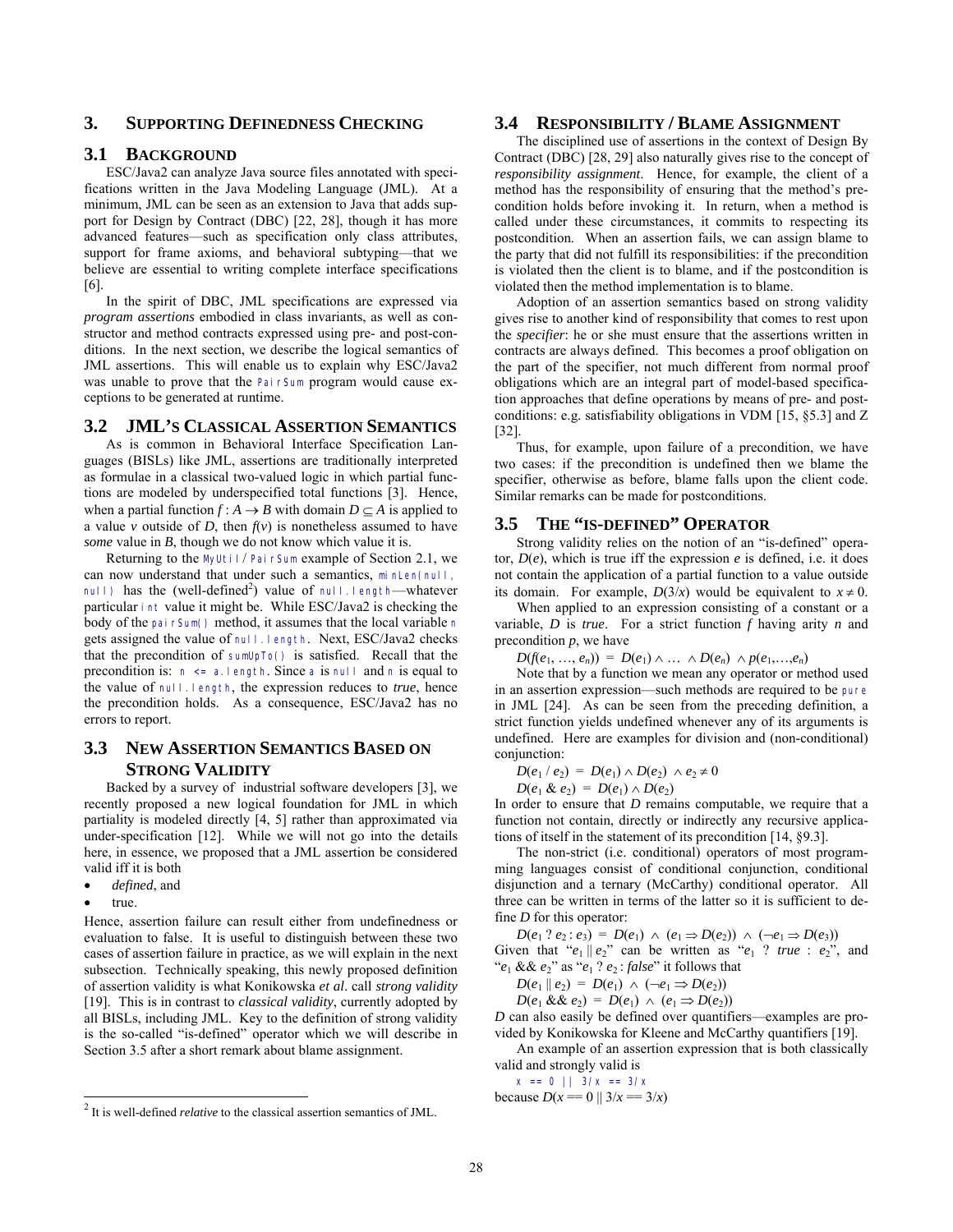

#### **Figure 6. ESC/Java2Pipeline Architecture (excerpt from [11]).**

$$
= D(x = 0) \land (- (x == 0) \Rightarrow D(3/x == 3/x))
$$
  
= true \land (x ≠ 0 ⇒ x ≠ 0)

which is *true*. In contrast, the expression

 $3/x == 3/x$ 

is classically valid, but not (strongly) valid because  $D(3/x = 3/x)$ is  $x \neq 0$ .

While the adoption of a new logical foundation for JML may seem like a big change, as we shall see in the next section, it is straightforward to implement.

# **4. ESC/JAVA2 REDESIGN**

## **4.1 ESC/JAVA2 CONCEPTUAL ARCHITECTURE**

Before explaining the implementation of the new semantics we begin by reviewing ESC/Java2's overall conceptual architecture (essentially an instance of pipes-and-filters [31]). The main processing stages are shown in Figure 6. Input to the tool consists of one or more JML annotated Java source files or pure JML interface specification files. The source(s) are parsed. Checking in ESC/Java2 is modular and this manifests itself already at the next stage; i.e., on a per class basis, each method in turn is translated into a Guarded Command (GC) program [26]. Each such program entirely captures the proof obligations related to establishing the correctness of the method in question, relative to its specification. In particular, this means that calls made inside the method body are represented by an inlined version of the contract of the called method.

GCs are then converted into verification conditions (VCs) which are fed to a fully automated theorem prover. Currently ESC/Java2 (and Spec#'s Boogie) make use of Simplify [9]. Noteworthy efforts have been deployed in the past two years so that new backends (e.g., CVC3) should be available for use with ESC/Java2 before year's end [17]. As indicated in the diagram, the prover is also provided with a Universal Background Predicate containing an axiomatization of concepts true of all Java programs, and a Type-specific Background Predicate which, as the name implies, axiomatizes concepts that are specific to the type (class or interface) being processed.

If the prover is able to discharge a method's VCs, then we consider the method implementation to be correct. If all of a class' VCs are met, then the class is said to meet its specification. As usual, while the theory is fairly straightforward, the pragmatics (which we will briefly touch upon in Section 4.3), complicate matters somewhat. E.g., significant extra machinery is needed to allow for meaningful post-processing of a prover's output especially when the prover is *unable* to discharge a VC. Accurate and meaningful error reporting is essential. Further details concerning the processing performed by ESC/Java2 can be found in [11].

# **4.2 SUPPORTING THE NEW SEMANTICS**

Changes to ESC/Java2 in support of the new semantics were confined to the "Translation to GC" stage. The creation of a guarded command program for a given method actually occurs in two steps: the method is first translated into a "sugared GC" language, before subsequently being "desugared" into the following primitive GC language [26]:

$$
C :: = Id := Expr
$$
  
\n| **ASSUME** *Expr*  
\n| **ASSERT** *Expr*  
\n| *C* ; *C*  
\n| *C*  $\square$  *C*

The commands represent: assignment, primitive assume and assert commands, sequential and alternative composition. In the latter case (involving an application of the box operator), the composite command behaves either like its first operand or its second operand, with the choice being non-deterministic. Note that in the present discussion, we are disregarding (Java) exception processing since it would unnecessarily complicate the presentation of the new semantics.

The two-staged GC translation process allows more flexibility in, e.g., selectively enabling or disabling the various kinds of checks to be performed. Controlling which checks to perform can be done globally (e.g. via a command line arguments), or even on a line by line basis of the input source.

We will describe the implementation of the new semantics in terms of the translation of JML specification constructs into the primitive GC language. As can be expected, the translation will make extensive use of the is-defined operator, *D*, of Section 3.4. We begin with the most basic of the JML assertions, namely inline assert and assume statements.

## *4.2.1 INLINE ASSERTIONS*

JML assert and assume statements can appear in constructor and method bodies as well as static initialization blocks. Under the new assertion semantics, such statements are translated into a sequence of two guarded commands: the first asserts that the given predicate is defined, then follows the assert or assume command proper. For example,

[ASSERT 
$$
R
$$
] = ASSENT  $[D(R)]$ ;  
ASSERT  $[R]$ 

This follows naturally from the definition of strong validity. Note that with this approach, it is no longer relevant that the given assertion expression, *R*, contain partial functions or not. This is because interpretation of *R* is guarded by an ASSERT of the definedness condition of  $R$ ; hence all occurrences of partial functions will be to values inside their domain.

Other JML constructs use assertions as basic building blocks, and hence our adapted translation of a single assert statement into a pair of guarded commands, will be a recurring theme.

## *4.2.2 BASIC METHOD CONTRACTS*

Under the current semantics of JML, the translation of a method with precondition  $P$ , body  $B$  and postcondition  $Q$  is handled as follows<sup>3</sup>:

 $\frac{3}{\{P\}B\{Q\}}$  is the compact and familiar Hoare-triple syntax.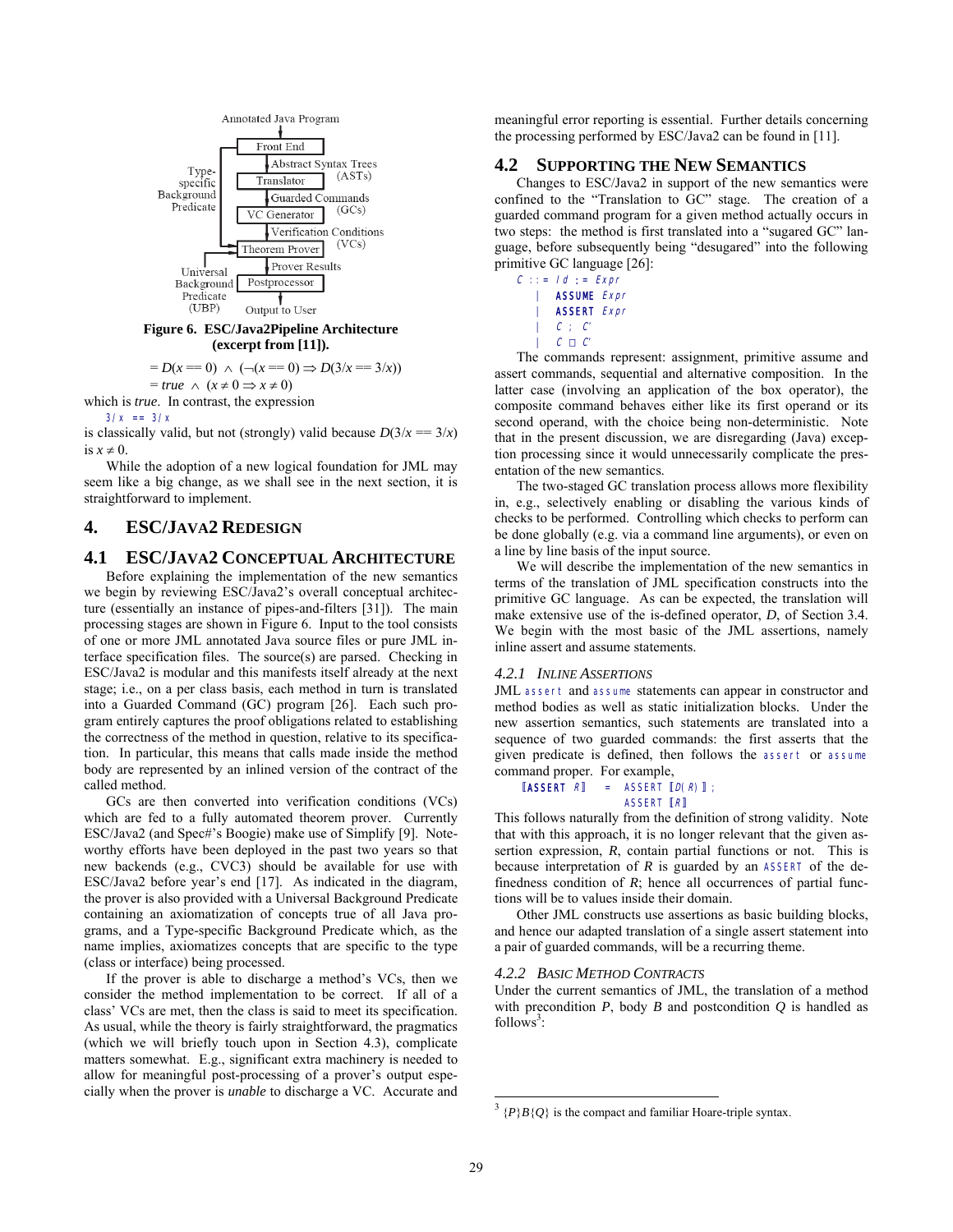$$
[\{P\}B(Q)\] = \begin{array}{c} \text{ASSUME} [P] ; \\ [B] ; \\ [C] \end{array}
$$
\nUnder the new semantics we have:

\n
$$
[\{P\}B(Q)\] = \begin{array}{c} \text{ASSERT} [Q(P)] ; \\ \text{ASSUME} [P] ; \\ [B] ; \\ \text{ASSUME} [P] ; \\ \text{ASSENT} [Q(Q)] ; \\ \text{ASSERT} [Q] \end{array}
$$

The new GCs are underlined.

#### *4.2.3 CLASS INVARIANTS*

In those cases where a (non-helper) method belongs to a class C having invariant *I*, we get:

$$
[(P)B(Q)] = \underbrace{ASSET} [D(I(this))]:
$$
  
\nASSUME  $[\forall$  o: C.  $I(o)]$ ;  
\nASSENT  $[D(P)]$ ;  
\nASSUNE  $[P]$ ;  
\n $[B]$ ;  
\nASSERT  $[D(Q)]$ ;  
\nASSERT  $[Q]$ ;  
\nASSERT  $[D(I(this))]$ ;  
\nASSERT  $[\forall$  o: C.  $I(o)]$ ;

Upon entry to the method and on exit from the method, the invariants of all instances of class *C*, including this, must hold. The invariant definedness need only be checked relative to one instance of *C*, choosing this is most convenient. (While it is known that JML's semantics of invariants is unsound, we provide a compatible definition under the new semantics—finding a sound and effective solution to this problem is still an active area of research [6].)

#### *4.2.4 CHECKING IN THE ABSENCE OF SOURCE FILES*

Having accurate specifications for public library APIs is essential to the working developer. Lack of specifications discourages use of the tools. On the other hand, flawed specifications can be useless at best, dangerously misleading at worst. As was illustrated in Section 2.2, use of a public API method having an inconsistent specification will always result in the (false!) impression of correct code.

Since such libraries are often only available in binary form, practically all of the given library specifications had been subject to no more than type checking, and an occasional manual design review. As was pointed out earlier, ESC/Java2 was originally designed to check the correctness of source code (i.e. an implementation) relative to a given specification. As we have demonstrated earlier, performing basic definedness checks (and eventually consistency checks) can be quite useful.

Given a method specification for which no method body is available, we generate a GC of the following form:

$$
[\{P\}_{\{Q\}}] = \underbrace{\text{ASSENT} [\mathcal{D}(I(\text{this}))] :}_{\text{ASSUME} [\forall \text{ o: } C \ . \ I(\text{o})] ;}
$$
\n
$$
\underbrace{\text{ASSENT} [\mathcal{D}(P)] :}_{\text{ASSUME} [\{P\} \ ;}
$$
\n
$$
\underbrace{[\text{return } \ ] \ []\ [\text{throw new Exception()}] :}_{\text{ASSERT} [\mathcal{D}(Q)] :}
$$
\n
$$
\underbrace{\text{ASSET} [\mathcal{D}(Q)] :}_{\text{ASSERT} [\mathcal{D}(I(\text{this}))] :}
$$

where we take as a bogus body, one that can either return (an unspecified return value, if such a value is needed) or raise an exception.

## **4.3 ACCURATE ERROR REPORTING**

As in most software applications, particularly compilers, providing accurate and helpful error reporting usually requires considerable extra effort beyond the processing of "normal" input.

The explanation, in the previous subsections, of the translation into GCs had conceptual clarity as a main objective. In this section, we briefly describe the extra processing required to enable ESC/Java2 to report specification errors, pin-pointing their source, as accurately as could be expected of a modern compiler—i.e., accurately identifying the cause of the error (such as Division by Zero) as well as the line number and character position of the problematic partial operator.

ASSERT commands can have associated labels which the backend prover uses when reporting VC proof failures. Conceptually, a label *L* (containing a file id, line number and character position) would be reported by the prover if it were unable to prove *E* in:

ASSERT Label  $(L, E)$ ;  $//(1)$ 

Unfortunately, if  $E$  is a complex expression, we might be unable to tell which subterm of *E* is to blame. Finer grained error reporting can be obtained by decomposing (1) into an *expanded* GC program, more refined, though equivalent in effect to the original single assert command.

Of concern to us here are expressions consisting of definedness predicates. Recall that for a strict function *f* having arity *n* and precondition *p*, we have

 $D(f(e_1, ..., e_n)) = D(e_1) \wedge ... \wedge D(e_n) \wedge p(e_1, ..., e_n)$ The expanded GC program for  $D(f(e_1, ..., e_n))$ , is defined as  $\mathbf{E} \left[ D(f(e_1, ..., e_n)) \right] = \mathbf{E} \left[ D(e_1) \right];$ ... ;

```
\mathbf{E} [D(e_n)];
```
ASSERT Label  $(L, \lbrack p(e_1, ..., e_n) \rbrack)$ where *L* is a label generated from the location associated with *f*.

For the conditional operator, recall that

*D*(*e*<sub>1</sub> ? *e*<sub>2</sub> : *e*<sub>3</sub>) = *D*(*e*<sub>1</sub>) ∧ (*e*<sub>1</sub> ⇒ *D*(*e*<sub>2</sub>)) ∧ (¬*e*<sub>1</sub> ⇒ *D*(*e*<sub>3</sub>)) The expanded GC form would be:  $E[D(e_1 ? e_2 : e_3)] = E[D(e_1)]$ ;

{ ASSUME  $[e_1]$  ;  $\mathbf{E}$   $[D(e_2)]$ ; denotes the control of the control of the control of the control of the control of the control of the control of the control of the control of the control of the control of the control of the control of the control of the ASSUME  $[-e_1]$ ;  $\mathbf{E} \left[ D(e_3) \right] ;$ }

While conditional conjunction and disjunction are simplifications of the ternary conditional operator, it is important not to eliminate the box operator from the expanded form. Recall that, e.g., " $e_1$  &&  $e_2$ " is equivalent to " $e_1$  ?  $e_2$ : *false*", thus we have

 $\mathbf{E} \left[ D(e_1 \& k \cdot e_2) \right] = \mathbf{E} \left[ D(e_1) \right]$  ${$ *( ASSUME*  $[e_1]$  ;  $\mathbf{E}\left[\mathcal{D}(e_{2})\right]$  ; [] ASSUME  $[-e_1]$ ; }

## **5. BETTER DIAGNOSTICS, AT WHAT COST?**

The treatment of definedness conditions given here is quite similar to the type-correctness conditions (TCCs) of the PVS theorem prover [33].

One of the main objections to using a definition of assertion validity that takes definedness into account is that it is likely to contribute to making the already sizeable verification conditions even larger. As a consequence, it is believed that this would lead to ESC tools being able to prove fewer methods correct. Like in PVS, we expected most definedness conditions to be easily discharged since they are, by their very nature, much smaller and simpler than the assertion expressions they guard.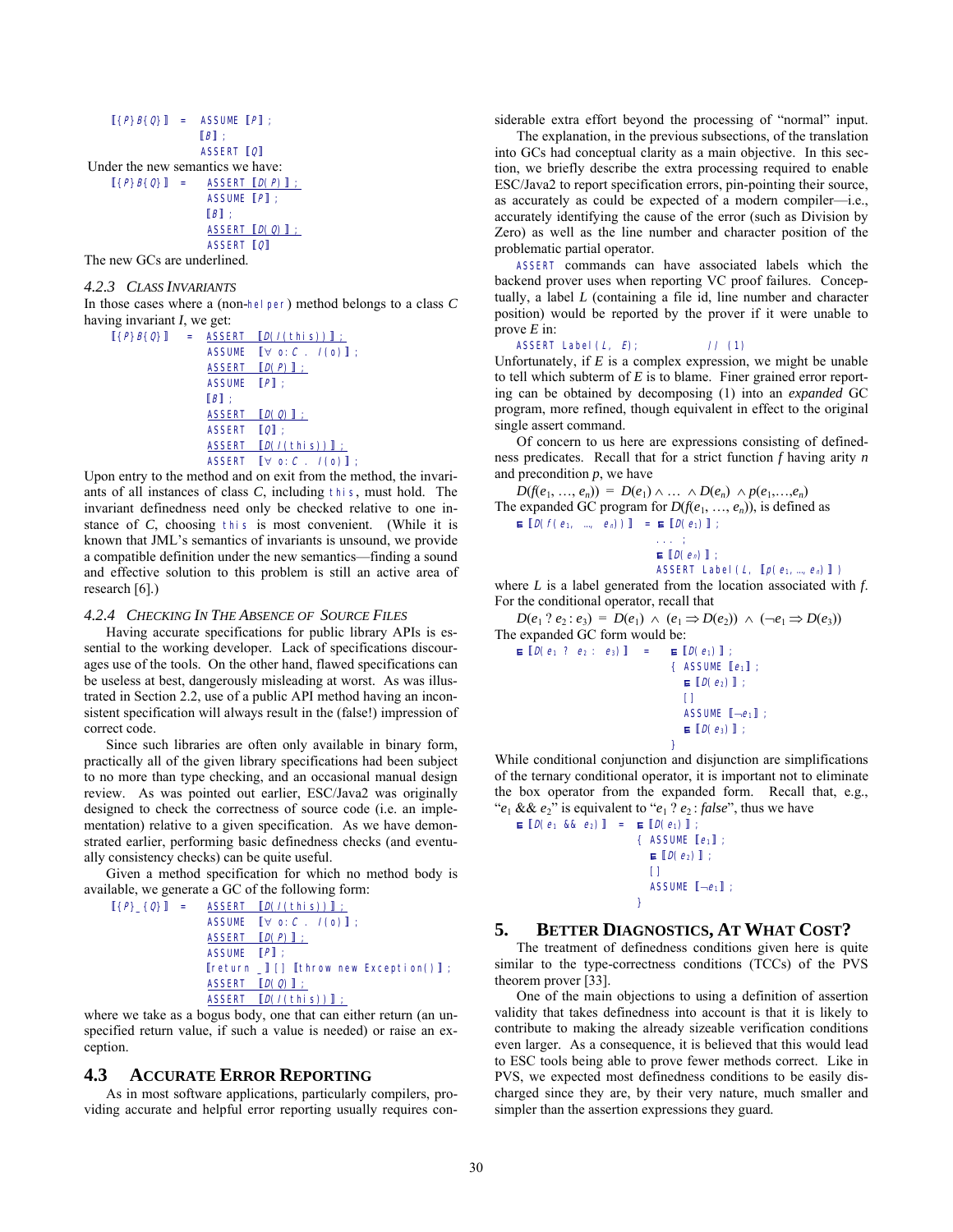Our experiences show that the overhead is not perceptibly significant, though such experiences are preliminary since we have as yet to implement all planned definedness checks. It is still worth noting that, e.g., in processing 90 KLOC of code, we have yet to come across a (correct) method that could not be proven with definedness checking enabled and yet could be proven correct otherwise. Addition of the remaining definedness checks will be completed shortly, after which a more rigorous assessment of the cost (in time and memory consumption) of definedness checking will be in order. In the advent that the overhead would indeed be prohibitive, then ESC/Java2 could imitate PVS and allow users to check definedness conditions separately.

It is interesting to note that the arrival of new ESC/Java2 prover backends like CVC3, which directly support three-valued logics and partiality, will eliminate having definedness checks factored out as separate "side" conditions. (Of course, it remains to be seen if such provers can rival their classical counterparts.)

### **6. RELATED WORK**

To our knowledge, the enhancements we have made to ESC/Java2 are a first of its kind and this mainly because all other static program verification systems (e.g. [1, 2, 8, 27, 34]) are based on a classical definition of assertion validity.

As was mentioned earlier, adoption of strong validity allows us to extend the usual Design by Contract responsibility/blame matrix—attributed to software components (clients and/or service providers) [29]—to assigning responsibility/blame to *specifiers*, in ensuring that contract assertions are always defined. Findler *et al.* also assign responsibility/blame to specifiers but only relative to the conformance of subclass contracts to the constraints of behavioral subtyping [10]. We note that in JML, subclasses automatically inherit their supertype contracts and hence naturally enforcing behavioral subtyping [21].

Approaches to assertion semantics based on strong validity, and hence using a definedness operator, have been advocated by other authors for some time now. The most fundamental works being that of Hoare and He, in their "*Unifying Theories of Programming*" [14], as well as Konikowska's "*Two Over Three: A Two-Valued Logic for Software Specification and Validation Over a Three-Valued Predicate Calculus*" [18]. We invite the reader who is interested in a more detailed discussion of these two approaches in relationship to our work to consult [5].

Leino also makes use of a "Defined" operator in the formal semantics of his Ecstatic language [25], but this operator is only applied to expressions appearing in general program statements rather than assertions. Morris provides a semantics for non-deterministic expressions and also makes use of an "is well-defined" operator (∆) [30]. Morris' operator is more general in that ∆(*E*) not only holds when *E* is not undefined but also when it is *deterministically* defined. Like Leino, Morris does not apply definedness to the semantics of assertion expressions.

Of course, "definedness" is also an elementary concept in VDM's three-valued Logic of Partial Functions (LPF). The "isdefined" operator is written as ∆. One of the claimed advantages of LPF is that specifiers should seldom have to refer to ∆ when conducting proofs of VDM specifications [16]. While a threevalued logic like LPF has a natural correspondence with RAC assertion semantics, unfortunately, there are no provers supporting LPF (although the *Overture* initiative might change that [20]).

## **7. CONCLUSIONS AND FUTURE WORK**

The focus of current static program verification (SPV) tools is, somewhat naturally, on *source code* bugs. Little support beyond well-formedness and type checking is offered for the static "debugging" of specifications. This is mainly due to reliance on an assertion semantics based on classical validity: under such a definition there are no partial functions, and hence, in a sense, no precondition errors to report. In this paper we have demonstrated how an SPV tool like ESC/Java2 can easily be extended to support definedness checking of assertion expressions. Only one of the multiple processing stages of ESC/Java2 needed to be enhanced; hence, in particular, the change was made while preserving the same classical prover backend.

ESC/Java2's new definedness checking seems to add marginal computational overhead while, in our opinion, offering a significant debugging capability for specifications. In fact, having applied definedness checking to the java.\* API specifications shipped with ESC/Java2 revealed over 50 errors, one of which lead to the identification of an inconsistent method specification.

The enhancements that we have presented can be applied to other SPV tools, such as Spec#'s Boogie verifier [8].

We will continue to extend the scope of ESC/Java2's definedness checking. In particular, one of the next milestones is the addition of support for the checking of method preconditions at the point of a method call in an assertion expression. Following this, we plan on conducting a rigorous assessment of the impact on time and resource requirements due to the extra load of definedness checks. The start of this empirical assessment is likely to coincide with the availability of CVC3 as a new prover backend for ESC/Java2. Since CVC3 has direct support for partiality, it will be interesting to determine if the overhead of checking definedness conditions as "*side*-conditions" (when considered in the context of a classical prover) can be reduced or eliminated.

Finally, this will lead us to stage two of our planned enhancements to ESC/Java2, namely the addition of consistency checking of constructor and method contracts.

#### **ACKNOWLEDGMENTS**

We gratefully acknowledge George Karabotsos' contribution to the implementation of definedness checking in ESC/Java2. The research reported here was, in part, supported by NSERC of Canada under grant 261573-03.

#### **REFERENCES**

- [1] J. Barnes, *High Integrity Software: The Spark Approach to Safety and Security*. Addison-Wesley, 2003.
- [2] L. Burdy, A. Requet, and J.-L. Lanet, "Java Applet Correctness: A Developer-Oriented Approach". *Proceedings of the International Symposium of Formal Methods Europe*, vol. 2805 of *LNCS*. Springer, 2003.
- [3] P. Chalin, "Logical Foundations of Program Assertions: What do Practitioners Want?" *Proceedings of the Third International Conference on Software Engineering and Formal Methods (SEFM'05)*, Koblenz, Germany, September 5-9. IEEE Computer Society Press, 2005.
- [4] P. Chalin, "Reassessing JML's Logical Foundation". *Proceedings of the 7th Workshop on Formal Techniques for Java-like Programs (FTfJP'05)*, Glasgow, Scotland, July, 2005.
- [5] P. Chalin, "De-risking the Verifying Compiler Project: Recovering Soundness", Dependable Software Research Group, Department of Computer Science and Software Engineering, Concordia University, ENCS-CSE-TR 2005- 009, 2006.
- [6] P. Chalin, J. Kiniry, G. T. Leavens, and E. Poll, "Beyond Assertions: Advanced Specification and Verification with JML and ESC/Java2". *Fourth International Symposium on Formal Methods for Components and Objects (FMCO'05)*, 2005.
- [7] D. R. Cok and J. R. Kiniry, "ESC/Java2: Uniting ESC/Java and JML". In G. Barthe, L. Burdy, M. Huisman, J.-L. Lanet, and T. Muntean editors, *Proceedings of the International Workshop on the Construction and Analysis of Safe,*